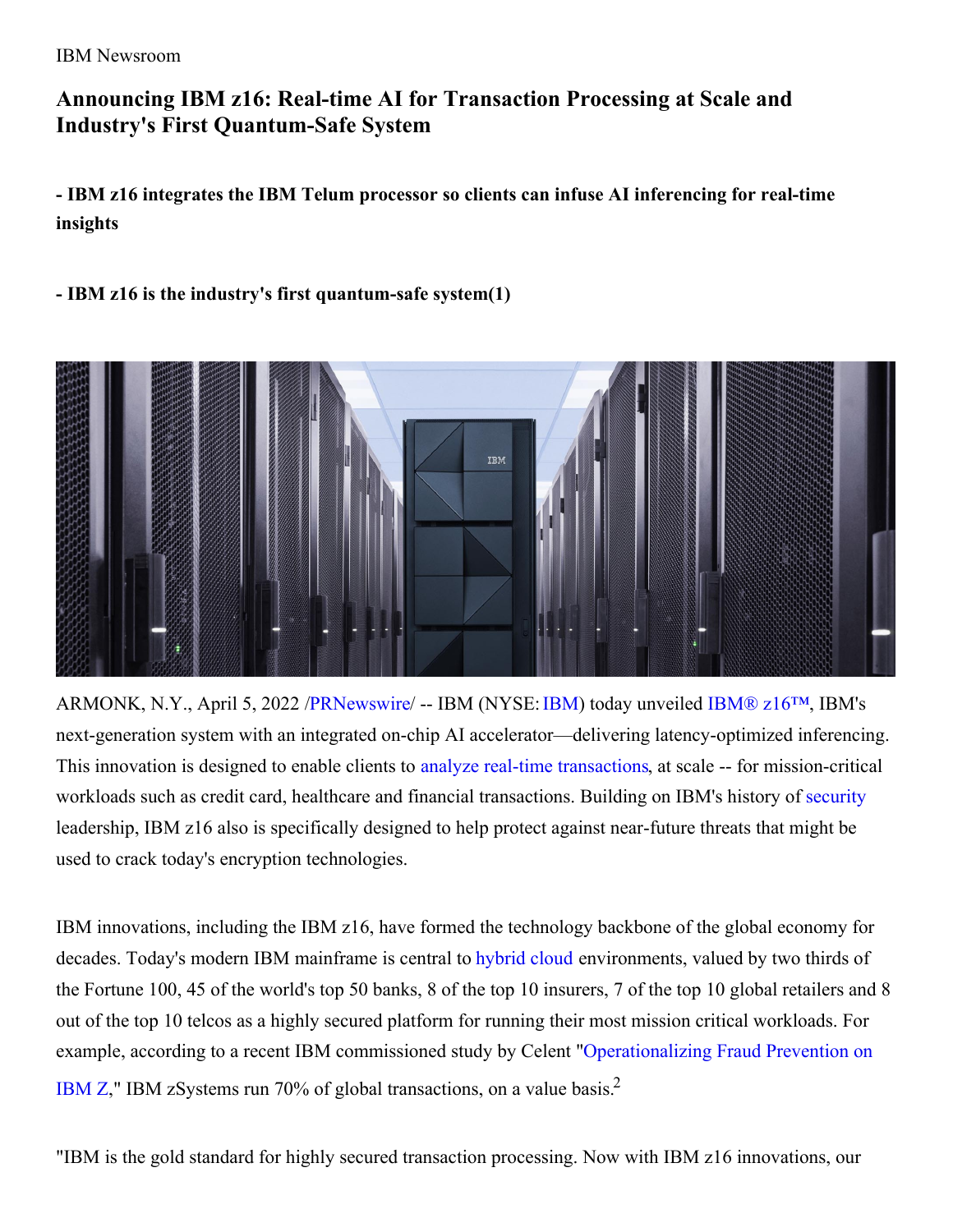clients can increase decision velocity with inferencing right where their mission critical data lives," said Ric Lewis, SVP, IBM Systems. "This opens up tremendous opportunities to change the game in their respective industries so they will be positioned to deliver better customer experiences and more powerful business outcomes.

### **Real-time enterprise AI to revolutionize industries with new use cases and applications**

Financial institutions worldwide struggle with the impacts of fraudulent activities on their revenues and consumer [interactions.](https://c212.net/c/link/?t=0&l=en&o=3492407-1&h=1366477429&u=https%3A%2F%2Ffilecache.mediaroom.com%2Fmr5mr_ibmnewsroom%2F193031%2FMC%2520%252B%2520IBM%2520Financial%2520Fraud%2520Study%2520-%2520Global%2520Report%2520Updated%25203.8.22.pdf&a=2022+IBM+Global+Financial+Fraud+Impact+Report) According to a new study from IBM and Morning Consult "2022 IBM Global Financial Fraud Impact Report," credit card fraud is the most common type of fraud among consumers in the seven countries surveyed. Furthermore, respondents said they believe that banks and payment networks should be most responsible for preventing fraud. But running deep-learning models at scale in real-time has not been possible due to latency issues, meaning fraud detections models are only run on less than 10% of high-volume transactions – a significant amount of fraud is going undetected.

IBM z16 uniquely brings together AI inferencing, via its IBM Telum [Processor](https://c212.net/c/link/?t=0&l=en&o=3492407-1&h=871126242&u=https%3A%2F%2Fnewsroom.ibm.com%2F2021-08-23-IBM-Unveils-On-Chip-Accelerated-Artificial-Intelligence-Processor&a=IBM+Telum+Processor), with the highly secured and reliable high-volume transaction processing IBM is known for. For the first time, banks can analyze for fraud during transactions on a massive scale: IBM z16 can process 300 billion inference requests per day with just one millisecond of latency<sup>3</sup>. For consumers, this could mean reducing the time and energy required to handle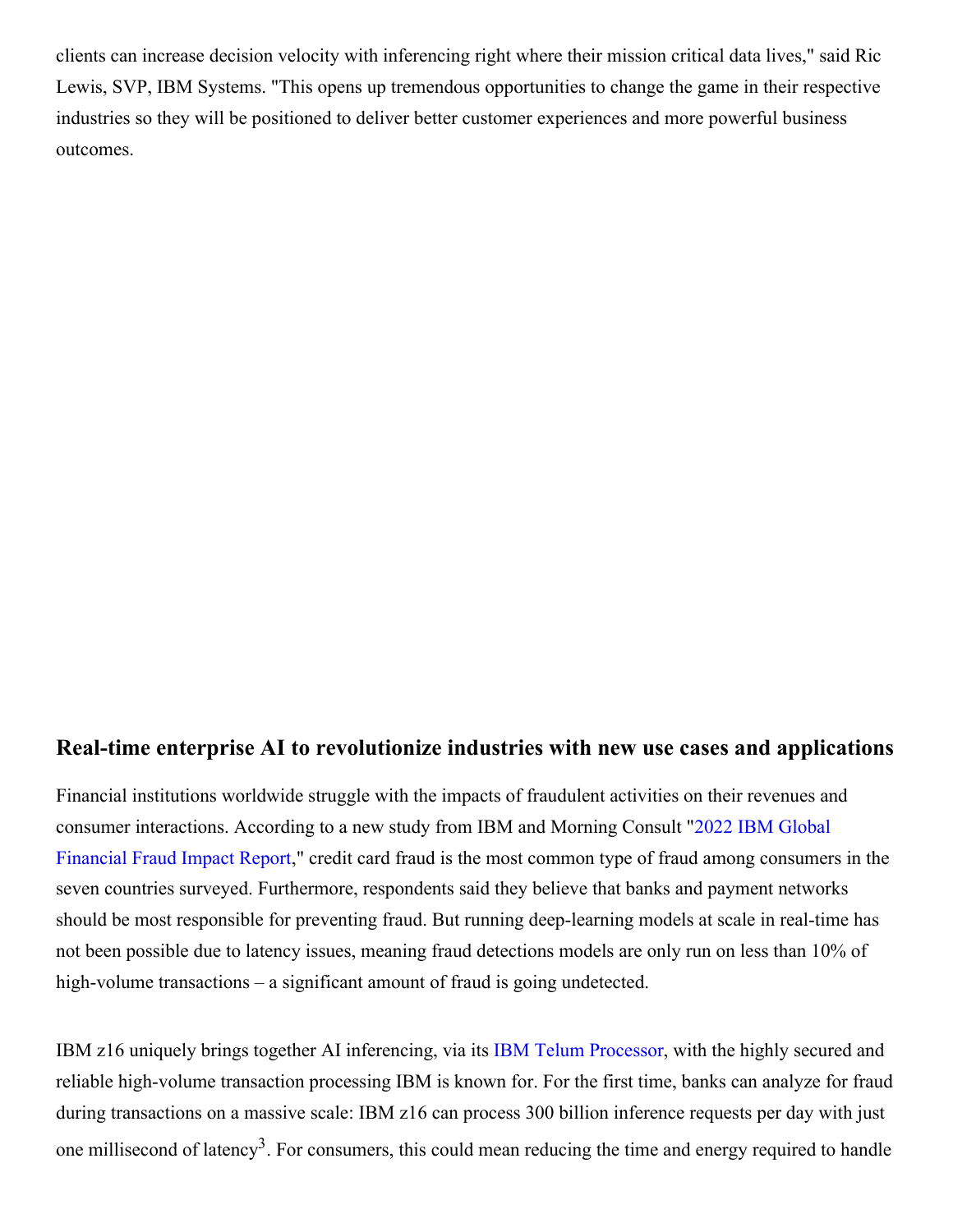fraudulent transactions on their credit card. For both merchants and card issuers, this could mean a reduction in revenue loss as consumers could avoid frustration associated with false declines where they might turn to other cards for future transactions.

Other threats including tax fraud and organized retail theft are emerging as challenges for governments and businesses to control. Real-time payments and alternative payment methods like cryptocurrencies are pushing the limits on traditional fraud detection techniques. Applying the new capabilities of IBM z16 to other industries can help create an entirely new class of use cases, including:

- Loan approval: to speed up approval of business or consumer loans
- Clearing and settlement: to determine which trades and/or transactions may have a high-risk exposure before settlement
- Federated learning for retail: to better model risk against fraud and theft

## **Securing data with the industry's first quantum-safe system**

In a hybrid cloud environment inclusive of on-premises and public cloud resources, it is critical to protect against today's threats and posture against cyber criminals who may be stealing data now for decryption later. Building on IBM technologies like Pervasive Encryption and Confidential Computing, IBM z16 takes cyber [resiliency](https://c212.net/c/link/?t=0&l=en&o=3492407-1&h=3322508678&u=http%3A%2F%2Fwww.ibm.com%2Fit-infrastructure%2Fz%2Fcapabilities%2Fresiliency&a=resiliency) a leap further by protecting data against future threats that could evolve with advances in quantum computing.

As the industry's first quantum-safe system<sup>4</sup>, IBM z16 is underpinned by lattice-based cryptography, an approach for constructing security primitives that helps protect data and systems against current and future threats. With IBM z16 quantum-safe cryptography, businesses can future-ready their applications and data today.

With secure boot (meaning that bad actors cannot inject malware into the boot process to take over the system during startup), IBM z16 clients can strengthen their cyber resiliency posture and retain control of their system. Also, with the Crypto Express 8S (CEX8S) hardware security module will offer clients both classical and quantum-safe cryptographic technology to help address their use cases requiring information confidentiality, integrity and non-repudiation. IBM z16's secure boot and quantum-safe cryptography can help clients address future quantum-computing related threats including harvest now, decrypt later attacks which can lead to extortion, loss of intellectual property and disclosure of other sensitive data.

# **Modernizing for hybrid cloud**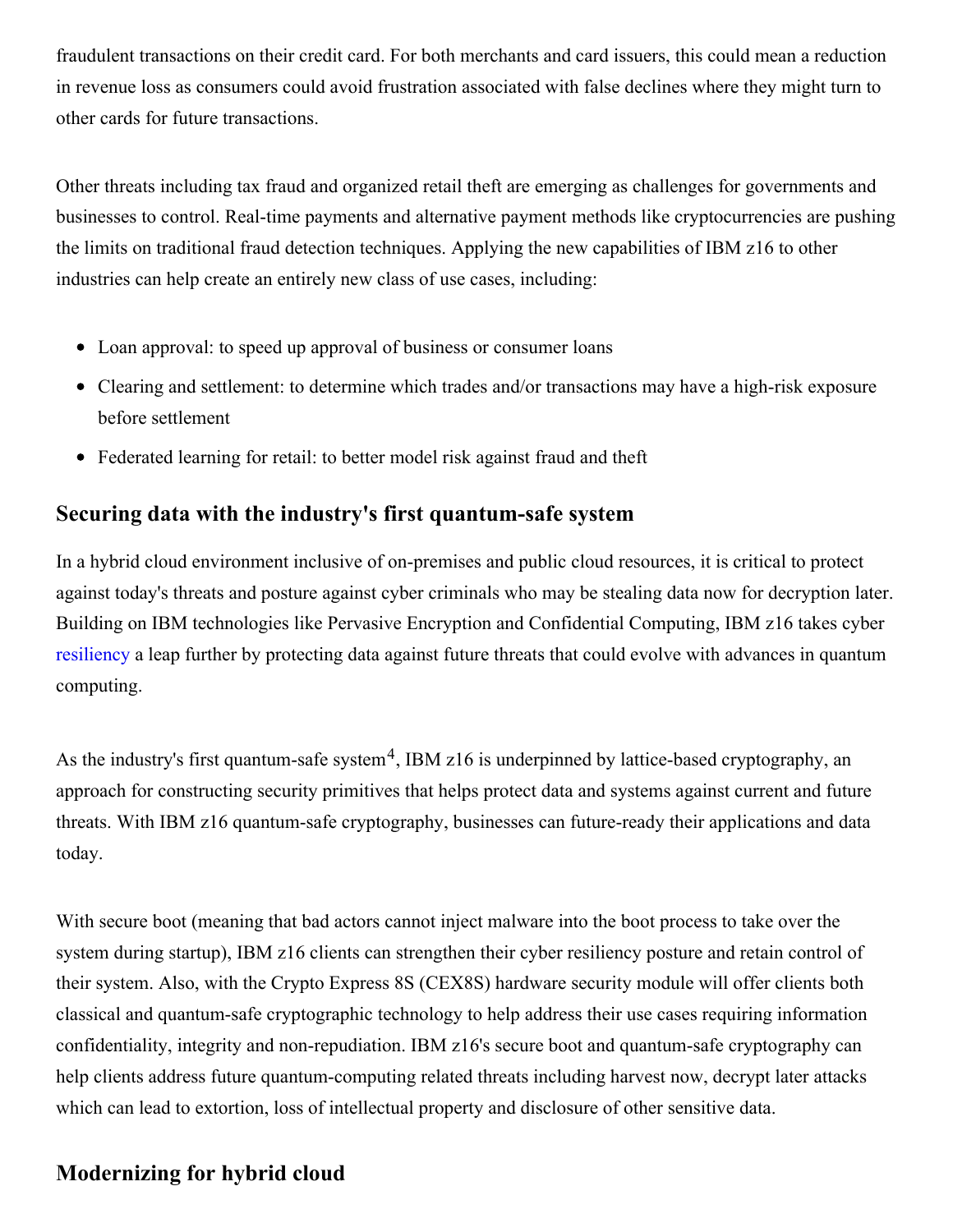IBM has spent the last three years making significant investments in service of our commitment to embrace open-source technology on the IBM zSystems platform and establishing a common developer experience across the hybrid cloud. These solutions are designed to help our clients leverage their investments in — and the strengths of — their existing IT infrastructure, clouds and applications in a seamless way, while giving them the flexibility to run, build, manage and modernize cloud native workloads on their choice of architecture.

Recent announcements as part of this effort include:

- **IBM Z and Cloud [Modernization](https://www.ibm.com/products/z-and-cloud-modernization-stack) Stack:** to help clients increase agility and accelerate their transformation including support for popular open-source projects.
- **IBM Z and Cloud [Modernization](https://c212.net/c/link/?t=0&l=en&o=3492407-1&h=2394794241&u=https%3A%2F%2Fwww.ibm.com%2Fcommunity%2Fz-and-cloud%2F&a=IBM+Z+and+Cloud+Modernization+Center) Center:** a digital front door to a vast array of tools, training, resources, ecosystem partners and industry-specific expertise from IBM Consulting to help IBM zSystems clients accelerate the modernization of their applications, data and processes in an open hybrid cloud architecture.
- **[Tailored](https://c212.net/c/link/?t=0&l=en&o=3492407-1&h=845211896&u=https%3A%2F%2Fwww.ibm.com%2Fit-infrastructure%2Fz%2Fpricing-tailored-fit&a=Tailored+Fit+Pricing) Fit Pricing:** a full-stack approach to enable our clients to quickly respond to changes in dynamic workloads and needs of the business with cloud-like pricing.
- **Bringing [Anaconda](https://c212.net/c/link/?t=0&l=en&o=3492407-1&h=4115589312&u=https%3A%2F%2Fwww.ibm.com%2Fblogs%2Fsystems%2Fannouncing-anaconda-for-linux-on-ibm-z-linuxone%2F&a=Bringing+Anaconda+to+Linux+on+Z) to Linux on Z:** one example of bringing popular data science frameworks and libraries to these enterprise platforms, providing a consistent data science user experience across the [hybrid](https://c212.net/c/link/?t=0&l=en&o=3492407-1&h=2243683466&u=https%3A%2F%2Fwww.ibm.com%2Fit-infrastructure%2Fz%2Fcapabilities%2Fhybrid-cloud&a=hybrid+cloud) cloud.
- **[Streamlined](https://c212.net/c/link/?t=0&l=en&o=3492407-1&h=2325350869&u=https%3A%2F%2Fwww.ibm.com%2Fservices%2Ftechnology-support%2Fhardware-software&a=Streamlined+Support) Support**: IBM Technology Support Services offers IBM z16 clients turnkey support to help predict and prevent unplanned disruption, and technical services that accelerate how businesses take advantage of the opportunity hybrid technology environments present.

With IBM z16, IBM used a highly collaborative, client-centered approach that deeply engaged hundreds of individuals from more than 70 clients, a practice that is already underway for future IBM mainframe systems. IBM z16 will be generally available on May 31, 2022. For more [information,](https://c212.net/c/link/?t=0&l=en&o=3492407-1&h=1531666306&u=https%3A%2F%2Fwww.ibm.com%2Fcloud%2Fblog%2Fibm-z16&a=Ross+Mauri%27s+blog) please visit Ross Mauri's blog.

## **About IBM**

IBM is a leading global hybrid cloud and AI, and business services provider, helping clients in more than 175 countries capitalize on insights from their data, streamline business processes, reduce costs and gain the competitive edge in their industries. Nearly 3,800 government and corporate entities in critical infrastructure areas such as financial services, telecommunications and healthcare rely on IBM's hybrid cloud platform and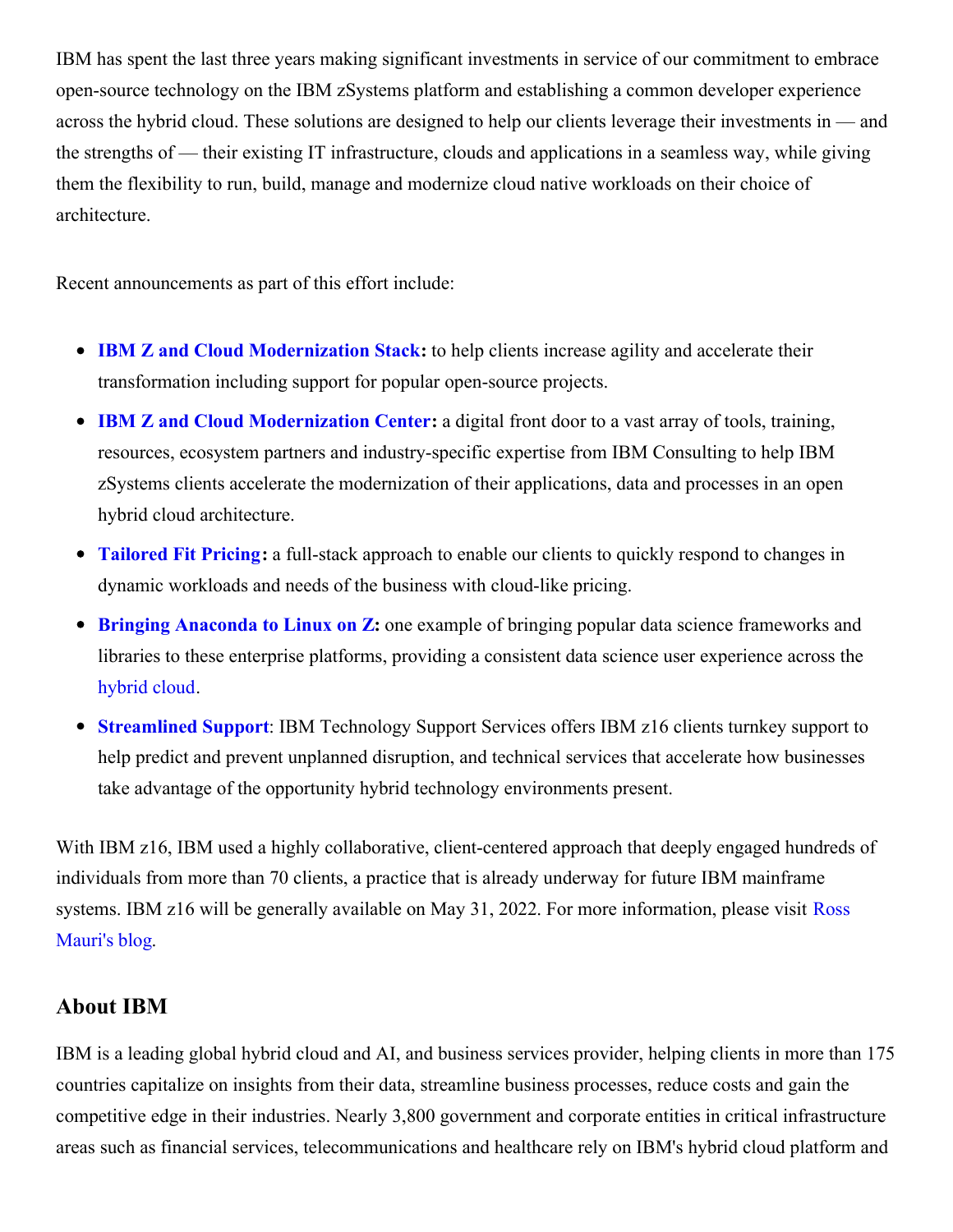Red Hat OpenShift to affect their digital transformations quickly, efficiently, and securely. IBM's breakthrough innovations in AI, quantum computing, industry-specific cloud solutions and business services deliver open and flexible options to our clients. All of this is backed by IBM's legendary commitment to trust, transparency, responsibility, inclusivity, and service. For more information, visit [www.ibm.com](https://c212.net/c/link/?t=0&l=en&o=3492407-1&h=881995832&u=https%3A%2F%2Fc212.net%2Fc%2Flink%2F%3Ft%3D0%26l%3Den%26o%3D3382707-1%26h%3D188029054%26u%3Dhttps%253A%252F%252Fc212.net%252Fc%252Flink%252F%253Ft%253D0%2526l%253Den%2526o%253D3154235-1%2526h%253D3195901305%2526u%253Dhttp%25253A%25252F%25252Fwww.ibm.com%25252F%2526a%253Dwww.ibm.com%26a%3Dwww.ibm.com&a=www.ibm.com)

#### **Media Contact:**

Elizabeth Banta [Elizabeth.Banta@ibm.com](mailto:Elizabeth.Banta@ibm.com) 732-996-4159

<sup>1</sup> Disclaimer: Cited by a third party analyst. IBM z16 with the Crypto Express 8S card provides quantumsafe APIs providing access to quantum-safe algorithms which have been selected as finalists during the PQC standardization process conducted by NIST. [https://csrc.nist.gov/Projects/post-quantum-cryptography/round-](https://c212.net/c/link/?t=0&l=en&o=3492407-1&h=1750761782&u=https%3A%2F%2Fcsrc.nist.gov%2FProjects%2Fpost-quantum-cryptography%2Fround-3-submissions&a=https%3A%2F%2Fcsrc.nist.gov%2FProjects%2Fpost-quantum-cryptography%2Fround-3-submissions)3-submissions. Quantum-safe cryptography refers to efforts to identify algorithms that are resistant to attacks by both classical and quantum computers, to keep information assets secure even after a large-scale quantum computer has been built. Source: [https://www.etsi.org/technologies/quantum-safe-cryptography](https://c212.net/c/link/?t=0&l=en&o=3492407-1&h=1446280433&u=https%3A%2F%2Fwww.etsi.org%2Ftechnologies%2Fquantum-safe-cryptography&a=https%3A%2F%2Fwww.etsi.org%2Ftechnologies%2Fquantum-safe-cryptography). These algorithms are used to help ensure the integrity of a number of the firmware and boot processes. IBM z16 is the Industry-first system protected by quantum-safe technology across multiple layers of firmware. <sup>2</sup> "Operationalizing Fraud Prevention on IBM Z," an IBM commissioned report by Celent. March 2022. <sup>3</sup> Disclaimer: Performance result is extrapolated from IBM internal tests running local inference operations in a z16 LPAR with 48 IFLs and 128 GB memory on Ubuntu 20.04 (SMT mode) using a synthetic credit card fraud detection model ([https://github.com/IBM/ai-on-z-fraud-detection](https://c212.net/c/link/?t=0&l=en&o=3492407-1&h=1282586206&u=https%3A%2F%2Fgithub.com%2FIBM%2Fai-on-z-fraud-detection&a=https%3A%2F%2Fgithub.com%2FIBM%2Fai-on-z-fraud-detection)) exploiting the Integrated Accelerator for AI. The benchmark was running with 8 parallel threads each pinned to the first core of a different chip.

The lscpucommand was used to identify the core-chip topology. A batch size of 128 inference operations was used. Results may vary.

<sup>4</sup> Disclaimer: Cited by a third party analyst. IBM z16 with the Crypto Express 8S card provides quantumsafe APIs providing access to quantum-safe algorithms which have been selected as finalists during the PQC standardization process conducted by NIST. [https://csrc.nist.gov/Projects/post-quantum-cryptography/round-](https://c212.net/c/link/?t=0&l=en&o=3492407-1&h=1750761782&u=https%3A%2F%2Fcsrc.nist.gov%2FProjects%2Fpost-quantum-cryptography%2Fround-3-submissions&a=https%3A%2F%2Fcsrc.nist.gov%2FProjects%2Fpost-quantum-cryptography%2Fround-3-submissions)3-submissions. Quantum-safe cryptography refers to efforts to identify algorithms that are resistant to attacks by both classical and quantum computers, to keep information assets secure even after a large-scale quantum computer has been built. Source: [https://www.etsi.org/technologies/quantum-safe-cryptography](https://c212.net/c/link/?t=0&l=en&o=3492407-1&h=1446280433&u=https%3A%2F%2Fwww.etsi.org%2Ftechnologies%2Fquantum-safe-cryptography&a=https%3A%2F%2Fwww.etsi.org%2Ftechnologies%2Fquantum-safe-cryptography). These algorithms are used to help ensure the integrity of a number of the firmware and boot processes. IBM z16 is the Industry-first system protected by quantum-safe technology across multiple layers of firmware.